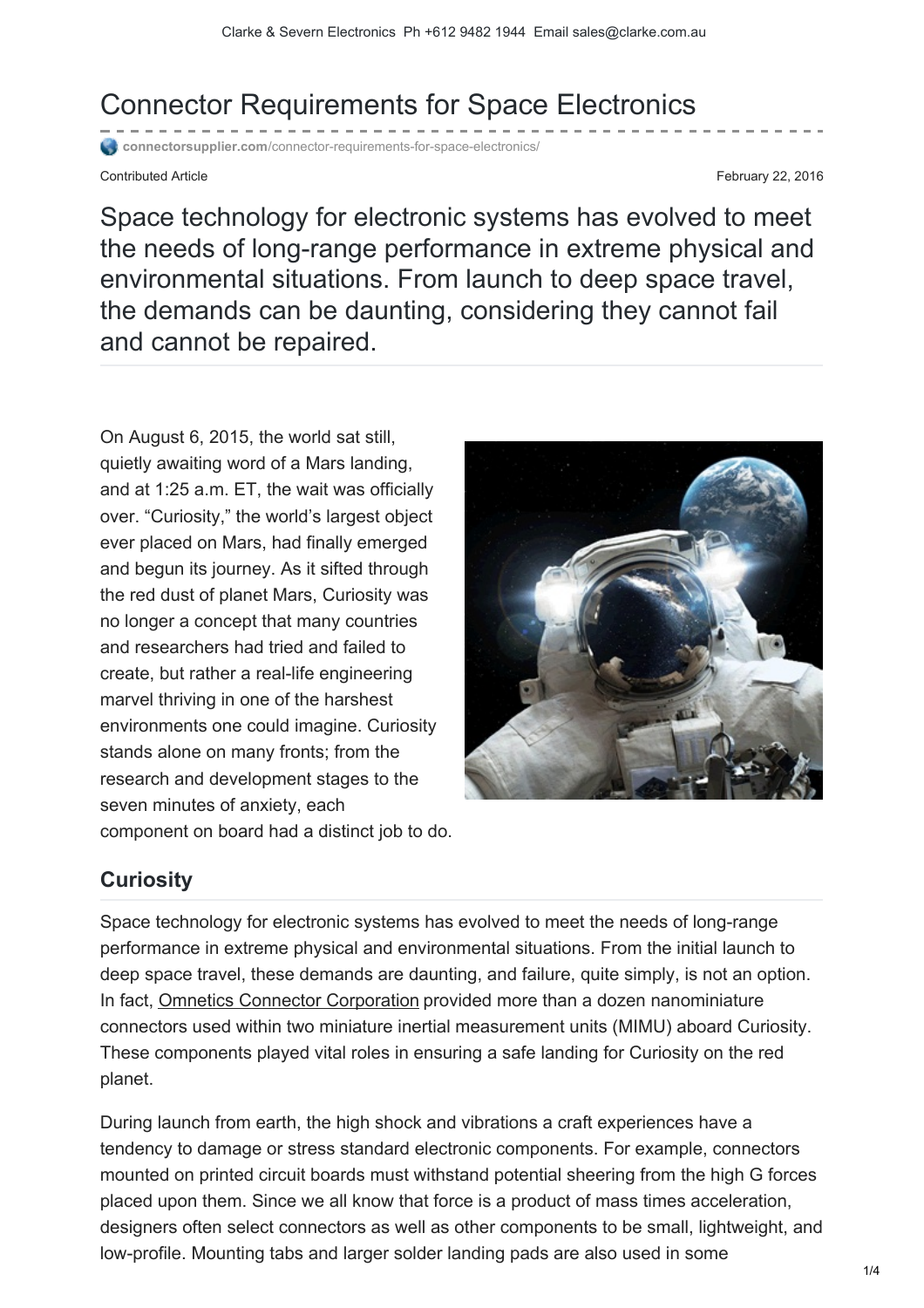applications.

Space-oriented electronic circuits drive a number of other connector specifications. Since the electronics themselves must not drain batteries quickly, many of the circuits require very low voltages and low current flow to do their jobs. In addition, those circuits carrying digital images must carry massive amounts of data while sustaining high signal integrity to ensure image quality. To do this, the connector and cable systems must be matched carefully to the impedance of the circuits and avoid distortion or "holes" in the image base. Some lower-elevation satellites scan earth for images and process them at very high frame rates, like a high-speed movie camera. The differential signal process is highly dependent upon the connectors' and cables' electronic design as well as the rugged reliability of the packaging.

For Curiosity, Omnetics connectors were used to support the spacecraft guidance and altitude control information sent back to the folks in mission control at NASA's Jet Propulsion Laboratory. This particular aspect of the mission to Mars was vital to ensure a safe landing. Traveling at nearly 13,000 MPH leading into the final stages, Curiosity had less than seven miles during which to come to a screeching halt, and the SUV-sized rover certainly did not disappoint; neither did the components involved. This was Omnetics Connector Corporation's second successful mission to Mars since 2008, with the Phoenix Mars Rover being the first.

Omnetics specifically selected materials for thermal-expansion match to sustain continued performance from the launch pad through geo-thermal orbit conditions. Materials were also used to ensure low outgassing as temperatures varied significantly throughout the trip. Increased densification of the physical cable diameter and nanominiature connectors significantly helped reduce weight, which led to lower payload costs. Special designs for unique cable requirements solved EMI, cross-talk, and high-speed problems. Connector backshells, strain-reliefs, braided shields, and specialty cables are all often used to improve handling and to extend the life of critical systems.

## **Connectors for Deep Space Electronics**

For low weight and rugged space performance, some connector manufacturers have released space-grade Nano-D connectors. These MIL-DTL-32139 nanominiature connectors are approved for space programs and inspected per EEE-INST-002.

Nano-D connectors, at .025″ pitch, are the smallest space-grade connectors on the market; they've reduced size and weight by as much as four times that of standard micro-D connectors and eight times that of previous D-sub footprints.

Better connectors use unique flex-pin gold-plated contacts that are polarized and shrouded by liquid crystal polymer insulators. The pin-to-socket strength and "lobed" housing alignment system makes these connectors capable of more than 2,000 mating cycles.

Space-grade connectors are available in a number of tail terminations. Standard pre-wired connectors come in 18″, 36″, and 48″ lengths with 80 microinches of silver-plated 30AWG (7-38) PTFE insulated wire. Board-mount options include both surface-mount and throughhole variations. If you are using a flex circuit, flex tails are also available. Shell finishes